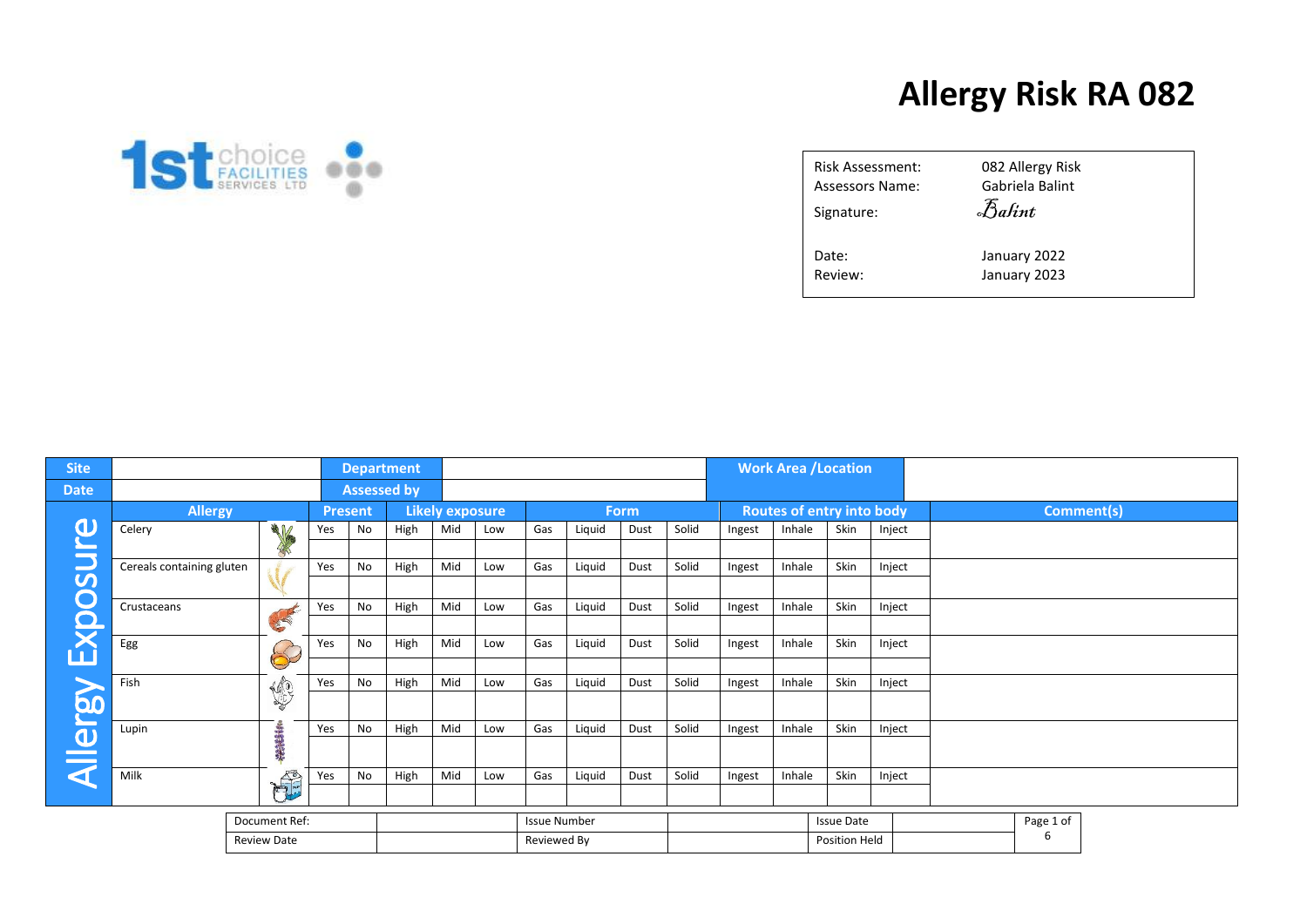| Molluscs    | $\frac{1}{2}$       | Yes | No        | High | Mid | Low | Gas | Liquid | Dust | Solid | Ingest | Inhale | Skin | Inject |  |
|-------------|---------------------|-----|-----------|------|-----|-----|-----|--------|------|-------|--------|--------|------|--------|--|
|             |                     |     |           |      |     |     |     |        |      |       |        |        |      |        |  |
| Mustard     | <b>Lines</b>        | Yes | No        | High | Mid | Low | Gas | Liquid | Dust | Solid | Ingest | Inhale | Skin | Inject |  |
|             | <b>Constitution</b> |     |           |      |     |     |     |        |      |       |        |        |      |        |  |
| Nuts        |                     | Yes | No        | High | Mid | Low | Gas | Liquid | Dust | Solid | Ingest | Inhale | Skin | Inject |  |
|             | 天文                  |     |           |      |     |     |     |        |      |       |        |        |      |        |  |
| Peanuts     | $\sum_{i=1}^{n}$    | Yes | No        | High | Mid | Low | Gas | Liquid | Dust | Solid | Ingest | Inhale | Skin | Inject |  |
|             |                     |     |           |      |     |     |     |        |      |       |        |        |      |        |  |
| Sesame seed | 鎏                   | Yes | No        | High | Mid | Low | Gas | Liquid | Dust | Solid | Ingest | Inhale | Skin | Inject |  |
|             |                     |     |           |      |     |     |     |        |      |       |        |        |      |        |  |
| Soya        | 26                  | Yes | <b>No</b> | High | Mid | Low | Gas | Liquid | Dust | Solid | Ingest | Inhale | Skin | Inject |  |
|             |                     |     |           |      |     |     |     |        |      |       |        |        |      |        |  |
| Sulphites   | $\Rightarrow$       | Yes | No        | High | Mid | Low | Gas | Liquid | Dust | Solid | Ingest | Inhale | Skin | Inject |  |
|             | 匈                   |     |           |      |     |     |     |        |      |       |        |        |      |        |  |
|             |                     |     |           |      |     |     |     |        |      |       |        |        |      |        |  |

| <b>Allergy</b>        | <b>Form</b>                                                       | <b>Mild symptoms</b>                                                           | <b>Moderate symptoms</b>                                          |
|-----------------------|-------------------------------------------------------------------|--------------------------------------------------------------------------------|-------------------------------------------------------------------|
| <b>Celery Allergy</b> | Celery is used in food in various forms including: Celery sticks, | Tingling or itchy mouth or throat, but can also include nettle rash (otherwise | Swelling in the face, throat and/or mouth, Difficulty breathing,  |
|                       | Celery leaves, Celery spice, Celery seeds, which can be used to   | known as hives or urticaria) anywhere on the body.                             | Severe asthma, Abdominal pain, nausea and vomiting                |
|                       | make celery salt                                                  |                                                                                |                                                                   |
| Cereals               | namely: wheat (such as spelt and khorasan wheat), rye, barley,    | <b>Itching</b>                                                                 | Severe symptoms include: • Swelling of the tongue or throat •     |
| containing            | oats or their hybridised strains, and products thereof.           | Nettle rash (also known as hives or urticaria)                                 | Difficulty breathing and/or swallowing, cough, shortness breath   |
| gluten                |                                                                   | Tingling or itchy mouth, runny nose                                            | • Voice becomes hoarse, husky • Severe symptoms of the            |
|                       |                                                                   | Swelling of the lips or face (angioedema)                                      | digestive tract – such as severe abdominal pain and profuse       |
|                       |                                                                   | Abdominal pain.                                                                | vomiting                                                          |
| Crustaceans           | These include crabs, lobsters, prawns, crabs and scampi.          | These may include nettle rash (otherwise known as hives or urticaria)          | Swelling in the face, throat and/or mouth, Difficulty breathing,  |
|                       |                                                                   | anywhere on the body, or a tingling or itchy feeling in the mouth.             | Severe asthma, Abdominal pain, nausea and vomiting                |
| Eggs                  | These are often found in cakes, some meat products, mayonnaise,   | Mild symptoms include nettle rash (otherwise known as hives or urticaria) or a | Swelling in the face, throat and/or mouth, Difficulty breathing,  |
|                       | mousses, pasta, quiche and food brushed with egg.                 | tingling or itchy feeling in the mouth.                                        | Severe asthma, Abdominal pain, nausea and vomiting                |
| Fish                  | Often found in fish sauces, pizzas, relishes, salad dressings and | These may include nettle rash (otherwise known as hives or urticaria)          | Swelling in the face, throat and/or mouth, Difficulty breathing,  |
|                       | stock cubes.                                                      | anywhere on the body, or a tingling or itchy feeling in the mouth.             | Severe asthma, Abdominal pain, nausea and vomiting                |
| Lupin                 | This includes lupin seeds and flour and can be found in some      | Mild symptoms may include nettle rash (otherwise known as hives or urticaria)  | Swelling in the face, throat and/or mouth, Difficulty breathing,  |
|                       | types of bread, pastries and pasta.                               | anywhere on the body, or a tingling or itchy feeling in the mouth.             | Severe asthma, Abdominal pain, nausea and vomiting                |
| Milk                  | This is found in butter, cheese, cream, milk powders, yoghurt and | Widespread flushing of the skin • Nettle rash (otherwise known as hives or     | Swollen tongue . Hoarse voice . Difficulty swallowing . Difficult |
|                       | foods glazed with milk.                                           | urticaria) • Swelling of the skin (known as angioedema) anywhere on the body.  | or noisy breathing, wheeze, persistent cough . Faintness,         |
|                       |                                                                   | • Swelling of the lips • Abdominal pain, nausea and vomiting                   | drowsiness, dizziness                                             |

| Document Ref:      | Issue Number | <b>Issue Date</b> | Page 2 of |
|--------------------|--------------|-------------------|-----------|
| <b>Review Date</b> | Reviewed By  | Position Held     |           |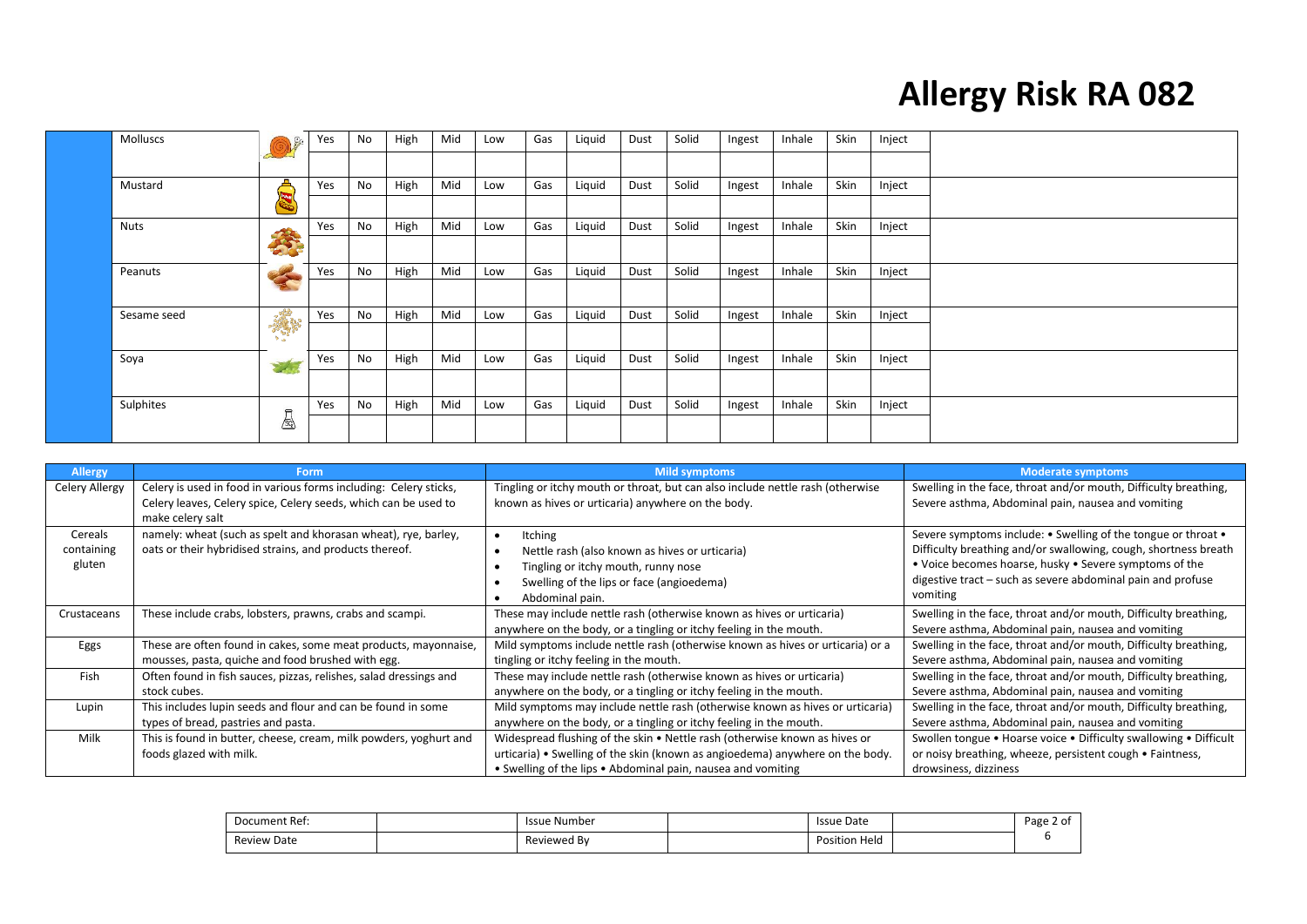| Molluscs           | These include mussels, land snails, squid and whelks. They are<br>often found in oyster sauce or as an ingredient in fish stews.<br>Molluscs are soft bodied invertebrates, with some having a shell.                                                                                                          | Mild symptoms include nettle rash (otherwise known as hives or urticaria) or a<br>tingling or itchy feeling in the mouth.                           | Swelling in the face, throat and/or mouth, Difficulty breathing,<br>Severe asthma, Abdominal pain, nausea and vomiting                                                            |
|--------------------|----------------------------------------------------------------------------------------------------------------------------------------------------------------------------------------------------------------------------------------------------------------------------------------------------------------|-----------------------------------------------------------------------------------------------------------------------------------------------------|-----------------------------------------------------------------------------------------------------------------------------------------------------------------------------------|
| Mustard            | This includes mustard powder, liquid mustard and mustard seeds.<br>It is often found in breads, curries, marinades, meat products,<br>salad dressing, sauces and soups.                                                                                                                                        | Mild symptoms include nettle rash (otherwise known as hives or urticaria) or a<br>tingling or itchy feeling in the mouth.                           | Swelling in the face, throat and/or mouth, Difficulty breathing,<br>Severe asthma, Abdominal pain, nausea and vomiting                                                            |
| <b>Nuts</b>        | These include almonds, hazelnuts, walnuts, cashews, pecan nuts,<br>Brazil nuts, pistachio nuts, macadamia or Queensland nuts. They<br>can be found in breads, biscuits, crackers, desserts, ice cream,<br>marzipan, nut oils and sauces. Ground, crushed or flaked almonds<br>are often used in Asian cooking. | These may include nettle rash (otherwise known as hives or urticaria)<br>anywhere on the body, or a tingling or itchy feeling in the mouth.         | Swelling in the throat and/or mouth . Difficulty breathing .<br>Severe asthma • Colicky abdominal pain                                                                            |
| Peanuts            | These can be found in biscuits, cakes, curries, desserts and sauces.<br>They are also in groundnut oil and peanut flour.                                                                                                                                                                                       | These may include nettle rash (otherwise known as hives or urticaria)<br>anywhere on the body, or a tingling or itchy feeling in the mouth.         | Swelling in the throat and/or mouth . Difficulty breathing .<br>Severe asthma • Colicky abdominal pain                                                                            |
| Sesame seeds       | These can be found in bread, bread sticks, as a garnish, in<br>hummus, sesame oil and tahini (sesame paste).                                                                                                                                                                                                   | Mild symptoms may include nettle rash anywhere on the body (otherwise<br>known as hives or urticaria), or a tingling or itchy feeling in the mouth. | More serious symptoms (anaphylaxis) are uncommon but<br>remain a possibility for some people. Swelling in the face, throat<br>and/or mouth . Difficulty breathing . Severe asthma |
| Sulphur<br>dioxide | Sulphites are preservatives, used in dried fruit, meat products and<br>vegetables as well as in wine and beer.                                                                                                                                                                                                 | Mild symptoms may include nettle rash anywhere on the body (otherwise<br>known as hives or urticaria), or a tingling or itchy feeling in the mouth. | Swelling in the face, throat and/or mouth, Difficulty breathing,<br>Severe asthma, Abdominal pain, nausea and vomiting                                                            |
| Soya               | This can be found in bean curd, edamame seeds, miso paste, soya<br>protein, soya flour, tofu and a very wide range of processed foods.<br>It is often used in some desserts, ice cream, meat products,<br>sauces and in vegetarian products.                                                                   | These may include nettle rash (otherwise known as hives or urticaria)<br>anywhere on the body, or a tingling or itchy feeling in the mouth.         | Swelling in the face, throat and/or mouth, Difficulty breathing,<br>Severe asthma, Abdominal pain, nausea and vomiting                                                            |

#### Personal Allergy Risk Assessment

| $\sim$<br><b>Employees Name \</b> | <b>b</b> Titles | Date              |  |
|-----------------------------------|-----------------|-------------------|--|
| <b>Assessor</b>                   |                 | <b>Department</b> |  |

| Allergic to the following:                                   |     |      |    |                        |  |     |                 |        |                          |     |     |    |
|--------------------------------------------------------------|-----|------|----|------------------------|--|-----|-----------------|--------|--------------------------|-----|-----|----|
| Likely exposure to the allergen                              |     | High |    |                        |  |     |                 | Medium |                          | Low |     |    |
| <b>Severity of allergy:</b>                                  |     | Mild |    |                        |  |     | Moderate        |        |                          |     |     |    |
| (please tick)                                                |     |      |    |                        |  |     |                 |        |                          |     |     |    |
| <b>Potential know symptoms (Please tick):</b>                |     |      |    |                        |  |     |                 |        |                          |     |     |    |
| Swollen lips, face or eyes                                   |     |      |    | Itchy / tingling mouth |  |     |                 |        | Hives or itchy skin rash |     |     |    |
| Abdominal pain or vomiting                                   |     |      |    | Sudden change in       |  |     |                 |        | Anaphylaxis              |     |     |    |
|                                                              |     |      |    | behaviour              |  |     |                 |        |                          |     |     |    |
| Do you carry any of the following Adrenaline Auto Injectors: |     |      |    |                        |  |     |                 |        |                          |     |     |    |
| <b>Jext</b>                                                  | Yes |      | No | <b>EpiPen</b>          |  | Yes |                 | No     | <b>Emerade</b>           |     | Yes | No |
| <b>Emergency Contact details:</b>                            |     |      |    |                        |  |     |                 |        |                          |     |     |    |
| Next of kin:                                                 |     |      |    |                        |  |     | Contact number: |        |                          |     |     |    |

| Document Ref:      | Issue Number | <b>Issue Date</b> | Page.<br>$\sim$<br>. . |
|--------------------|--------------|-------------------|------------------------|
| <b>Review Date</b> | Reviewed By  | Position Held     |                        |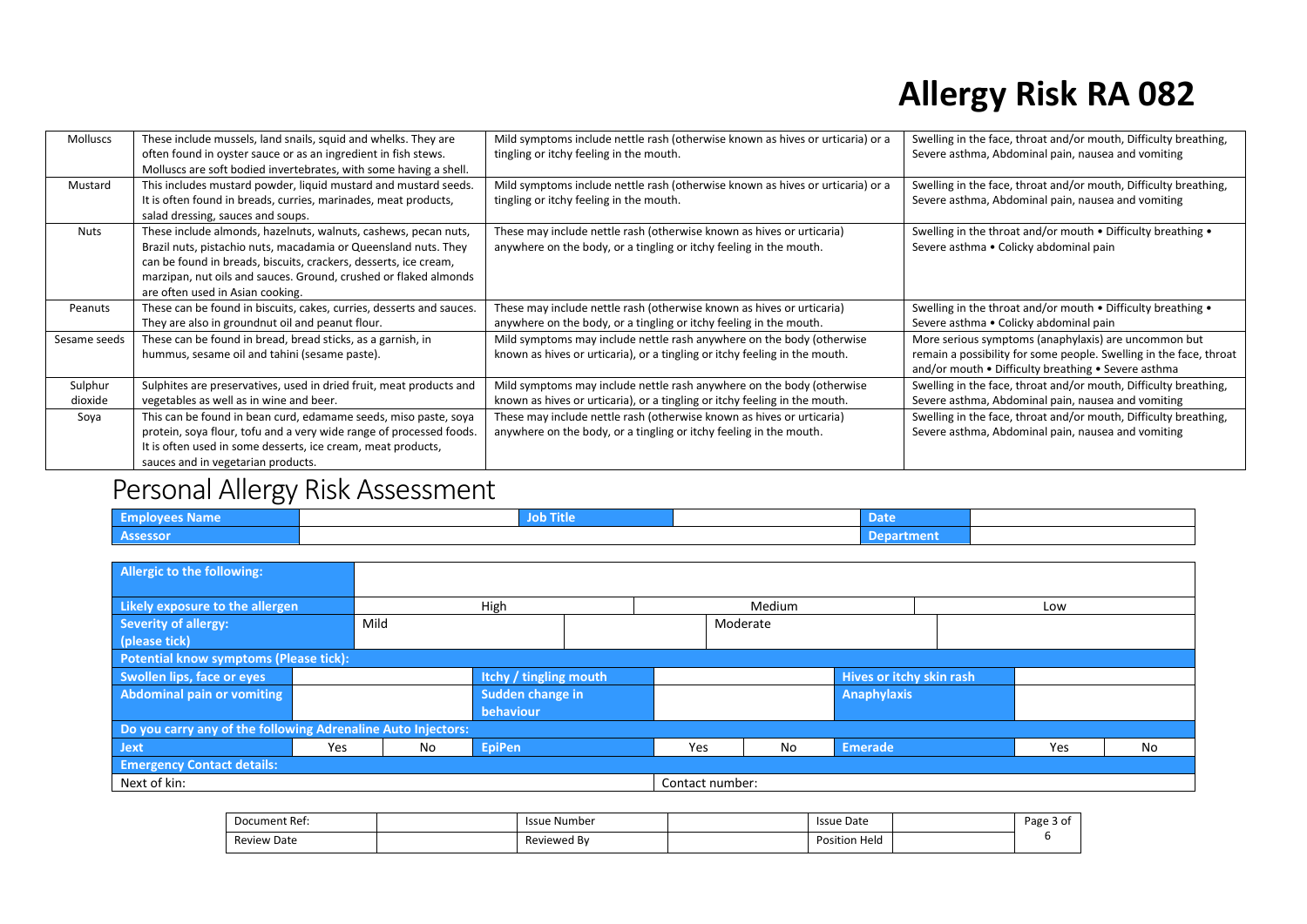| <b>Controls</b>                                                            |                                                                                                                                                                            |                 | <b>Action</b>              |  | <b>Detail</b>    |     |     |  |  |  |  |  |
|----------------------------------------------------------------------------|----------------------------------------------------------------------------------------------------------------------------------------------------------------------------|-----------------|----------------------------|--|------------------|-----|-----|--|--|--|--|--|
| Eliminate the risk (completely remove the product or person).              |                                                                                                                                                                            | <b>YES</b>      | NO.                        |  |                  |     |     |  |  |  |  |  |
| Reduce time exposure (job rotation or deployed to another area).           |                                                                                                                                                                            | <b>YES</b>      | NO.                        |  |                  |     |     |  |  |  |  |  |
| Segregation or shielding from the hazard.                                  |                                                                                                                                                                            | <b>YES</b>      | NO.                        |  |                  |     |     |  |  |  |  |  |
| Training and information (specific instructions to protect the person with |                                                                                                                                                                            | <b>YES</b>      | NO                         |  |                  |     |     |  |  |  |  |  |
| allergy. (Emergency plan).                                                 |                                                                                                                                                                            |                 |                            |  |                  |     |     |  |  |  |  |  |
| Personnel protective equipment                                             |                                                                                                                                                                            | <b>YES</b>      | NO.                        |  |                  |     |     |  |  |  |  |  |
| Actions taken:                                                             | CONFIDENTIALITY: Please confirm if you willing to allow the information within this risk assessment to be shared with other members of the organisation (First Aiders/Line |                 |                            |  |                  |     |     |  |  |  |  |  |
| Manager).                                                                  |                                                                                                                                                                            |                 |                            |  |                  | Yes | No. |  |  |  |  |  |
| <b>Employees Signature</b>                                                 |                                                                                                                                                                            |                 | <b>Assessors signature</b> |  |                  |     |     |  |  |  |  |  |
| Personnel the document has been shared with:                               |                                                                                                                                                                            |                 |                            |  |                  |     |     |  |  |  |  |  |
| <b>Name</b>                                                                |                                                                                                                                                                            | <b>Position</b> |                            |  | <b>Signature</b> |     |     |  |  |  |  |  |
|                                                                            |                                                                                                                                                                            |                 |                            |  |                  |     |     |  |  |  |  |  |
|                                                                            |                                                                                                                                                                            |                 |                            |  |                  |     |     |  |  |  |  |  |
|                                                                            |                                                                                                                                                                            |                 |                            |  |                  |     |     |  |  |  |  |  |

#### Personal risk assessment controls statement.

| <b>Employees Name:</b> | Job Title:                      |  |
|------------------------|---------------------------------|--|
| <b>Assessors name:</b> | Department:                     |  |
| Allergy:               | Date:                           |  |
|                        | Key controls for the individual |  |
|                        |                                 |  |

- **Reduce the amount of time the individual spends at the head office location.**
- **Attendance at office location to be communicated to all personnel, advise on securing / storage of potential allergenic reactionary products.**
- **All personnel made aware of the potential allergic reaction and include a briefing for first aiders on actions to be taken in the event of an incident occurring i.e., location of "epi-pen".**
- **Potential for use of PPE if required i.e., nitrile gloves to reduce the potential for cross contamination.**
- **Individual maintains responsible for their own safety.**

| Document Ref:      | Issue Number | <b>Issue Date</b>    | Page 4 of |
|--------------------|--------------|----------------------|-----------|
| <b>Review Date</b> | Reviewed By  | <b>Position Held</b> |           |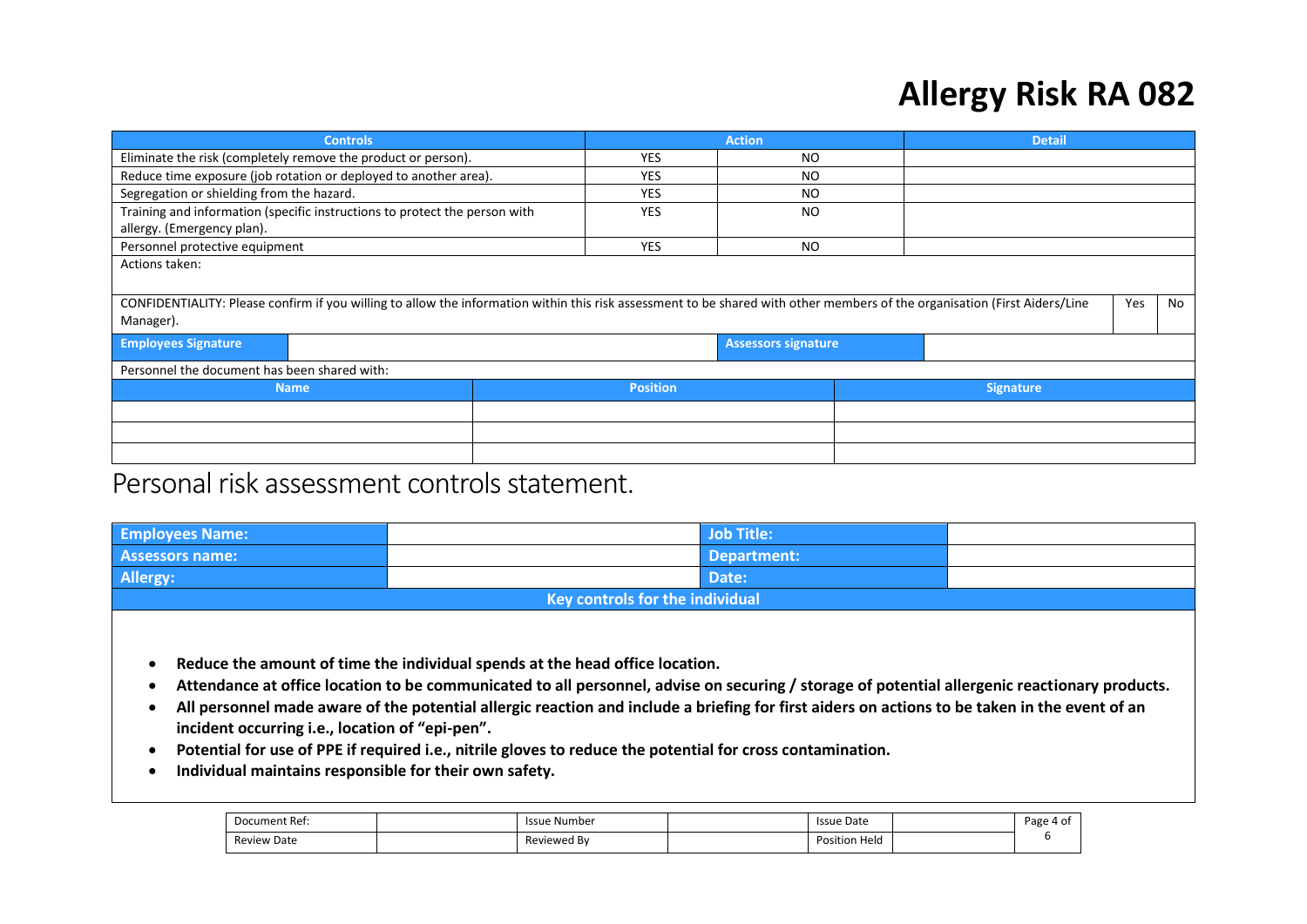| Document Ref:      | Issue Number | <b>Issue Date</b> | Page 5<br>0t |
|--------------------|--------------|-------------------|--------------|
| <b>Review Date</b> | Reviewed By  | Position Held     |              |